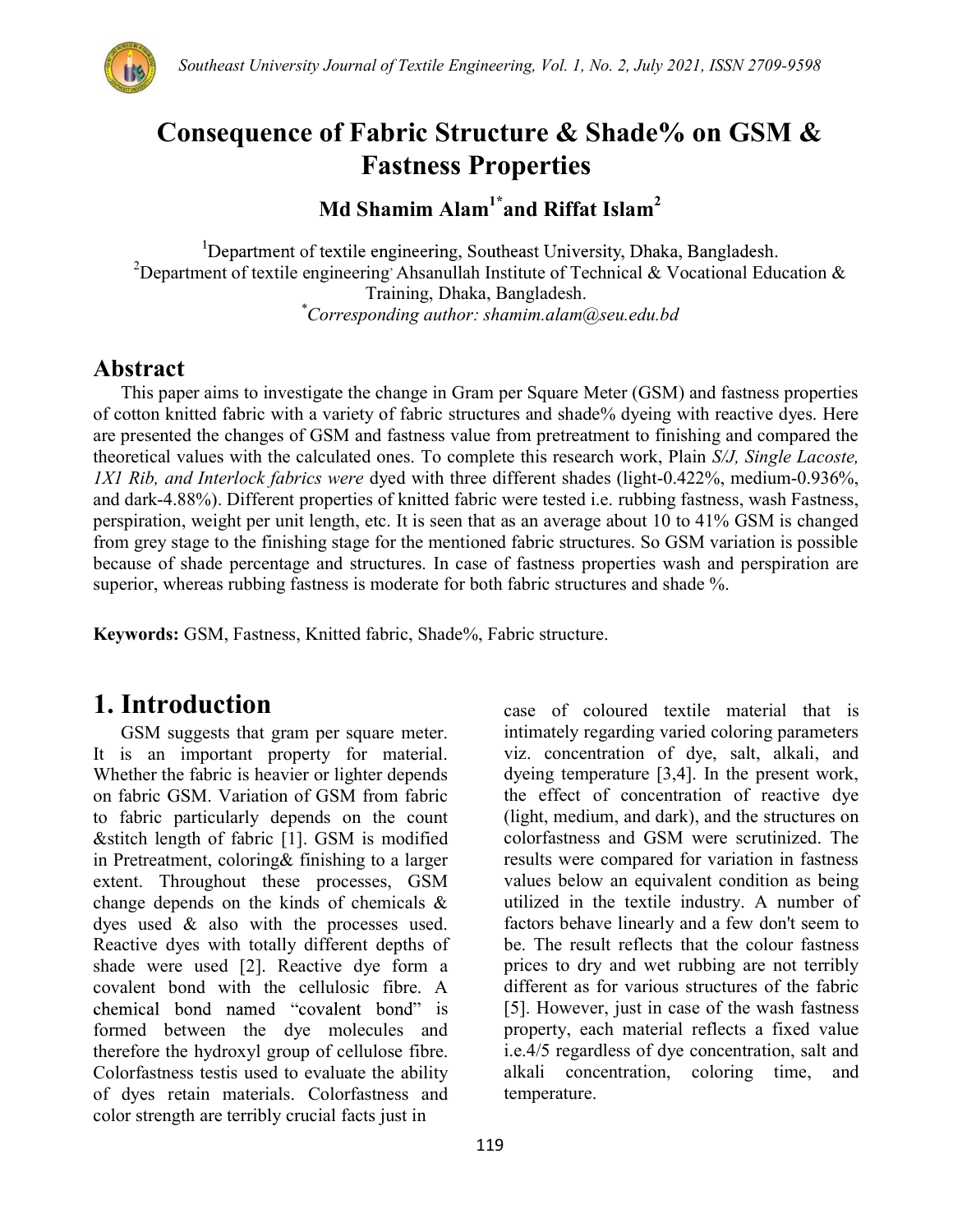

In this research work, an endeavor was made to scrutinize the effect of structure and shade% to observe the fabric fastness properties as well as GSM. Fabrics were dyed with three shade% with reactive dyes (Novacron Super Black G, Novacron Yellow S-3R, and Novacron Deep Cherry SD). Color Fastness to rubbing, wash, and perspiration were evaluated after dyeing. It is found that rubbing fastness decreases with depth of shade increases for both dry and wet conditions. Besides, this dark shade wash fastness is lower than light and medium shade while fabric structure does not affect on colorfastness to wash.

# 2. Materials and Methods

#### 2.1. Fabrics

To complete this research work knitted fabric with the following (Table 1) specification was taken from NorbanComtex Ltd, Sarabo, Kashimpur, Gazipur, Bangladesh.

Table 1: Fabric specification.

| Fabric Name    | <b>GSM</b> |
|----------------|------------|
| Plain S/J      | 160        |
| Single Lacoste | 220        |
| $1X1$ Rib      | 220        |
| Interlock      | 200        |

#### 2.2. Machine and Instruments

Sample dyeing machine, pipette, dryer, scissor, beaker, Electric balance, washing machine(Gyrowash), Color Matching Cabinet, gray scale,crock meter, and Perspirometerwere used during this work.

#### 2.3. Dyes and Chemicals

The dyes and chemicals were collected from "Norban Comtex Ltd". Reactive dyes, soda ash-Na<sub>2</sub>CO<sub>3</sub>, caustic soda-NaOH, bleaching agent, acetic acid (100%), and other required chemicals were used.

#### 2.4. Procedure for Pretreatment

For the pretreatment attach all four samples to form a rope shape and load it to the machine.

Fill the tank with water and add all the chemicals according to the following recipe (Table 2) needed for pretreatment. Then raise the temperature of the machine to  $98^{\circ}$ C and run for 45 min, later on, temperature dropped to  $80^{\circ}$ C and give a hot wash at  $80^{\circ}$ C for 6 min [6]. Finally, add acetic acid for neutralization and it is done at  $60^{\circ}$ C for 10 min.

| Process             | Chemical                            | Concertation  |      |
|---------------------|-------------------------------------|---------------|------|
|                     |                                     | $\frac{0}{0}$ | g/L  |
| &<br>Scouring       | Tannex EP-1014                      | 1.20          |      |
| Bleaching           | Sorbe fluid NSP<br>Prem             |               | 0.50 |
|                     | Hydrogen<br>peroxide $(H_2O_2)$     |               | 2.50 |
|                     | Soda Ash light                      |               | 2.00 |
| Acid Neutralization | Acetic acid                         |               | 1.00 |
|                     | PC.<br>Invatex<br>(peroxide killer) |               | 0.50 |

Table 2: Recipe for pretreatment

#### 2.5. Dyeing Procedure:

At first, we collect the scoured and bleached fabric from the machine and make three batches for three different shades ( light,

Table 3: Recipe used for dyeing.

| Process            | Chemical                                       | Light Shade<br>$(0.422\%)$ |              | Medium shade<br>$(0.936\%)$ |      | Dark shade<br>$(4.88\%)$ |                |
|--------------------|------------------------------------------------|----------------------------|--------------|-----------------------------|------|--------------------------|----------------|
|                    | s                                              | $\frac{0}{0}$              | g/L          | $\%$                        | g/L  | $\frac{0}{0}$            | g/L            |
|                    | Novacron<br>Super<br><b>Black G</b>            | 0.08<br>$\overline{c}$     |              | 0.00<br>6                   |      | 4.00                     |                |
|                    | <b>Novacron</b><br>Yellow S-<br>3R             | 0.10                       |              | 0.60                        |      | 0.34                     |                |
| Dyeing             | <b>Novacron</b><br>Deep<br>Cherry<br><b>SD</b> | 0.24                       |              | 0.33                        |      | 0.54                     |                |
|                    | Caustic<br>Soda                                |                            |              |                             |      |                          | $\overline{2}$ |
|                    | Glauber<br>Salt                                |                            | 30           |                             | 40   |                          | 80             |
|                    | Soda Ash                                       |                            | 12           |                             | 14   |                          | $\tau$         |
| Neutralizat<br>ion | Acetic<br>acid                                 |                            | 1            |                             | 1    |                          | 1              |
| Soaping            | Sorbeflui<br>d NSP<br>Prem                     |                            | 0.20         |                             | 0.20 |                          | 0.20           |
|                    | Wash WP                                        |                            | 0.30         |                             | 1    |                          | 1              |
| Fixing             | Albatex<br><b>FRD</b>                          |                            | $\mathbf{1}$ |                             | 1    |                          | 1              |
| Softener           | Soulbio<br><b>RT</b>                           |                            | 0.20         |                             | 0.50 |                          | 1              |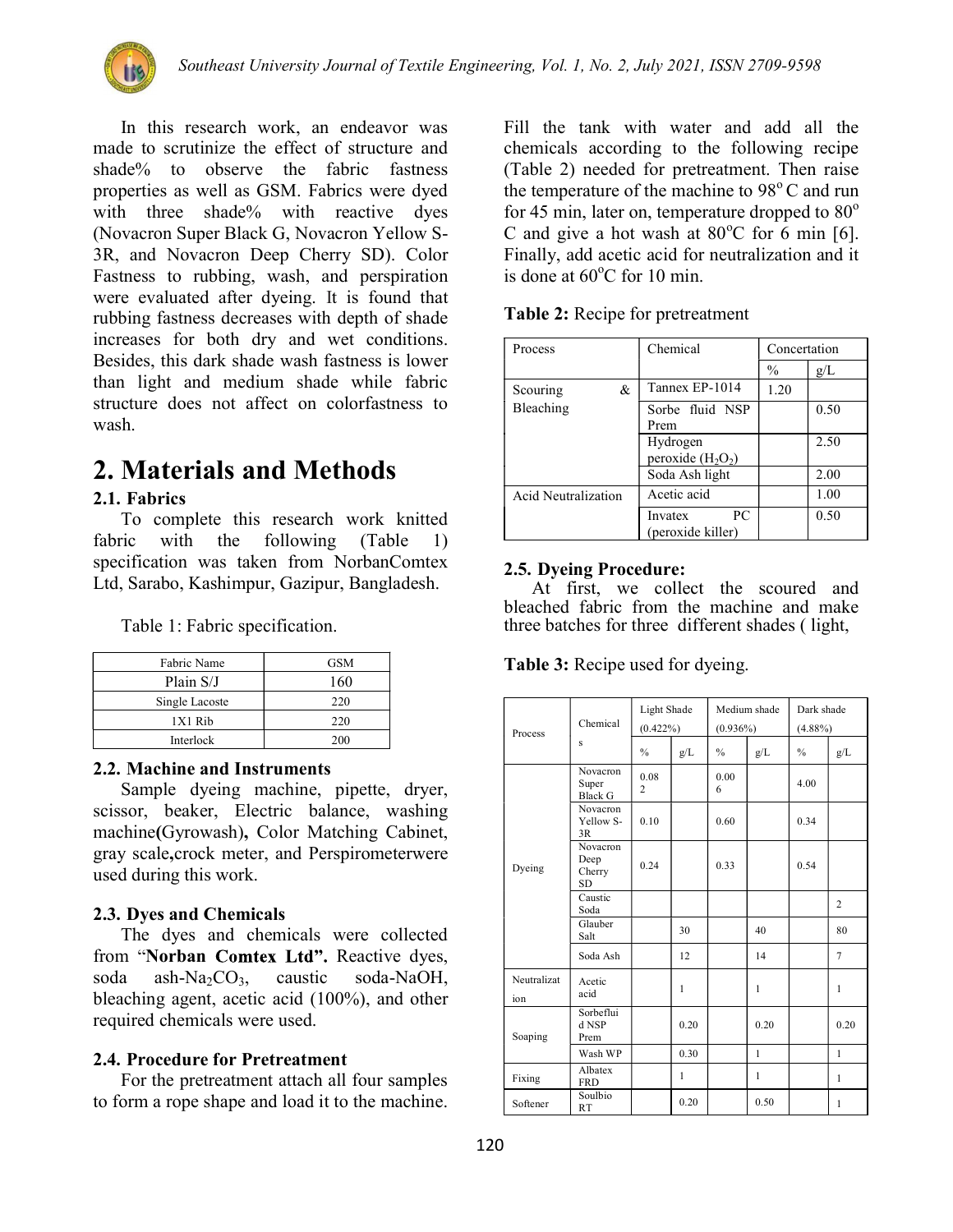

medium, dark), where each of the batches contains the same amount and all the 4 types of fabric. Required chemicals and process sequence are summarized in table 3 for dyeing [7].

#### 2.6. Calculation of Fabric GSM

Grey fabric GSM is measured by the following formula (1). Then after dyeing dyed fabric GSM is evaluated with the help of a GSM cutter and formula [8]. At first, fabric is cut with the help of GSM cutter and then the weight of the individual cut sample is taken by electric balance. Finally, weight of the sample fabric is multiplied with by 100. This sequence is followed for all the samples and the result is summarized in table 5.

#### 2.7. Assessment of fabric wash fastness

Colorfastness to wash was measured according to ISO standards 105-C03[9]. To do the wash fastness test required sample size is  $10 \times 4$  cm and a multi-fiber fabric. Then sample and multi fiber were sewn. 4 g/L detergent was added with Washing solution in the dyeing machine where liquor ratio 1:50. The sample was treated for 30 minutes at  $60\pm20$ C (140 $\pm3.60$ F). Then the fabric is washed in regular water and dried. The change in color of the tested specimen is evaluated visually by greyscale and summarized in Table 6. This evaluation was done in color matching cabinet under D65 light.

#### 2.8. Evaluation of Colorfastness to rubbing

To investigate the rubbing fastness, ISO standards 105-X-12 method was obeyed [10]. Two samples were taken at the size of 14cmX5cm for dry and wet rubbing testing. Then test specimen is locked on the base of the crock meter and a white-cotton fabric sample size of 5cm×5cm is set to the upper-finger of the crock meter. Later on, turn the hand crank for 10 cycles. After that, the white rubbing test cloth was evaluated by greyscale. The output of this test result was given in table 7.

#### 2.9. Measurement of perspiration test

 This test is designed to observe the effects of human perspiration on colored textile materials. According to the following (table 4) recipe perspiration test was conducted. This test was done both in alkaline and acidic condition [11]. Then composite test specimen is treated for 30 min in the following perspiration solution at room temperature and a M:L of 50:1. After that, remove excess liquor and place this sample among two glasses and plates where pressure was 12.5 KPa and then keep in an oven for 4 hours at  $37^{\circ}$ C. Then the tested sample is hanging to dry in warm air (temperature used up to  $60^{\circ}$ C). Finally, color change and staining were evaluated numerically for each sample under light-box using grayscale and put in table 8.

Table 4: Recipe used for perspiration.

| <b>Chemicals</b>                                                             | <b>Alkaline</b>   | Acid              |
|------------------------------------------------------------------------------|-------------------|-------------------|
| L-histidine<br>monohydrochloride<br>monohydrate<br>$(C_6H_9O_2N_3.HCl.H_2O)$ | $0.5$ g           | $0.5$ g           |
| Sodium Chloride (NaCl)                                                       | 5.0 g             | 5.0 g             |
| Disodium hydrogen<br>orthophosphate dihydrate<br>$(Na2HPO4.2H2O)$            | 2.5 g             | 2.2 g             |
| Distilled Water                                                              | $1000 \text{ mL}$ | $1000 \text{ mL}$ |
|                                                                              | 8.0               | 5.5               |

## 3. Results and Discussion

The effects of fabric structure and shade% on GSM and fastness are discussed below sequentially.

#### 3.1. Effects of shade% and structures on **GSM**

 Effects of shade% and structures on GSM are shown in table 5 and figure 1, figure 2, figure 3, and figure 4. From this table and figure, it is found that the fabrics which are dyed with dark shade have an increasing number of GSM than medium and light.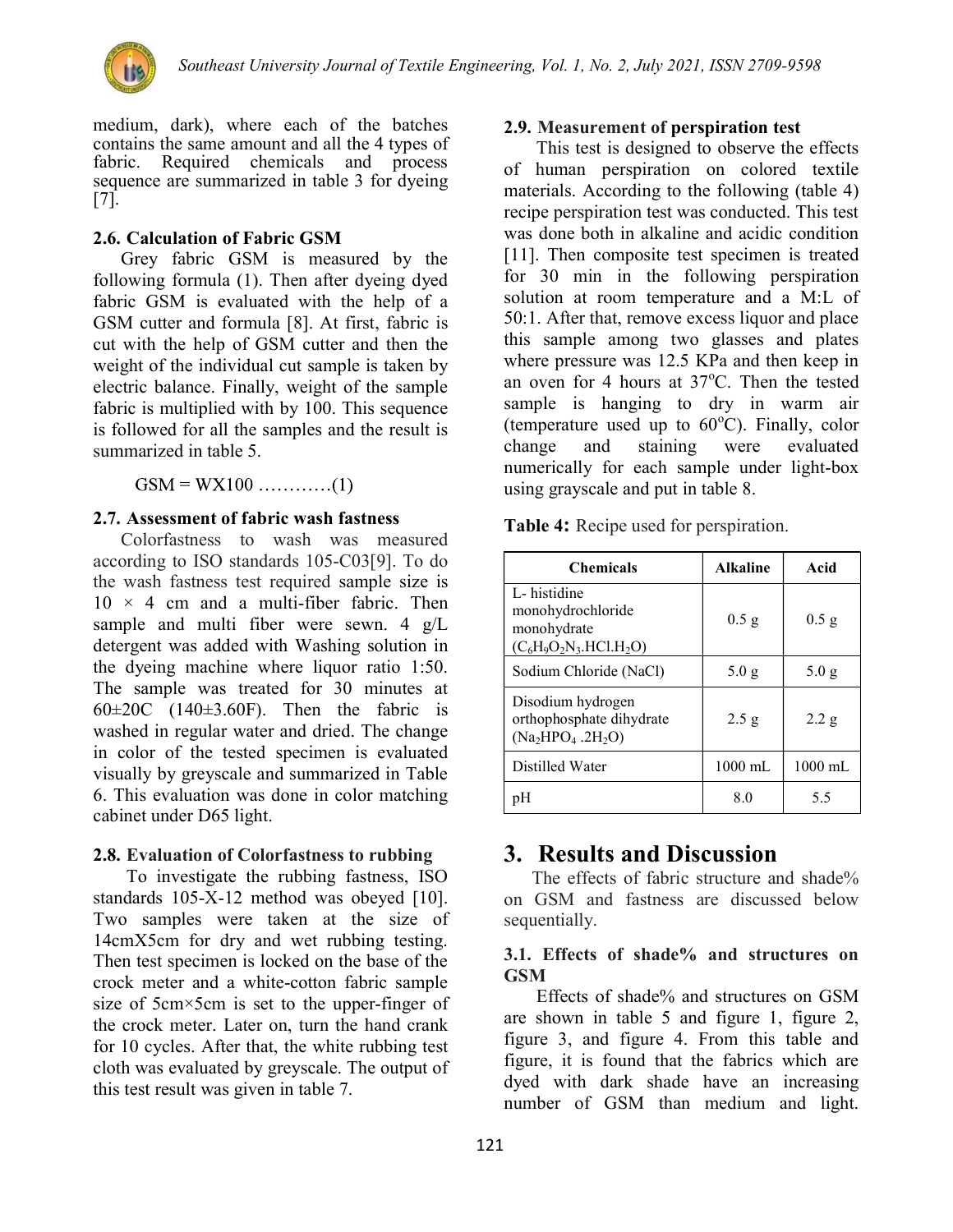

Because, dark shade absorbs more dyes than medium and

So, we can say that GSM variation is possible because of shade percentage [12]. In case of fabric structure, it is found that the 1X1 rib has more GSM variations than other structures.

|                   |                   | Light<br>Shade<br>$(0.422\%)$       |              | Medium<br>shade<br>(0.936%) | Dark shade<br>$(4.88\%)$ |                     |           |
|-------------------|-------------------|-------------------------------------|--------------|-----------------------------|--------------------------|---------------------|-----------|
| Fabric Types      | Before dyeing GSM | $\operatorname{fab}$<br>Dyed<br>GSM | variation    | fab.<br>Dyed<br>GSM         | variation                | fab.<br>GSM<br>Dyed | variation |
| Plain S/J         | 160               | 170                                 | $\mathbf{0}$ | 180                         | $\theta$                 | 184                 | 24        |
| Single<br>Lacoste | 220               | 231                                 | 1            | 252                         | $\overline{2}$           | 256                 | 36        |
| 1X1 Rib           | 220               | 234                                 | 4            | 240                         | $\theta$                 | 261                 | 41        |
| Interlock         | 200               | 215                                 | 5            | 227                         | 7                        | 237                 | 37        |

Table 5: Variation of GSM due to shade% and structure



Figure 1: GSM variations for Light Shade





Figure 3: GSM variations for Dark Shade



Figure 4: GSM variations due to fabric structure

#### 3.2. Effects of shade% and structures on colorfastness to washing:

Change of wash fastness due to shade% and structure are given in table 5 and figure 5. It is observed that dark shade wash fastness is lower than light and medium shade while fabric structure does not effect colorfastness to wash.

Table 6: variation of wash fastness due to shade% and structure

|                   | Wash fastness rating          |                             |                             |  |  |  |  |  |  |
|-------------------|-------------------------------|-----------------------------|-----------------------------|--|--|--|--|--|--|
| Fabric<br>ypes    | Light<br>Shade<br>$(0.422\%)$ | Medium shade<br>$(0.936\%)$ | Dark<br>shade<br>$(4.88\%)$ |  |  |  |  |  |  |
| Plain<br>S/J      | 4/5                           | 4/5                         |                             |  |  |  |  |  |  |
| Single<br>Lacoste | 4/5                           | 4/5                         | 4/5                         |  |  |  |  |  |  |
| 1X1 Rib           | 4/5                           | 4/5                         |                             |  |  |  |  |  |  |
| <i>Interlock</i>  | 4/5                           | 4/5                         |                             |  |  |  |  |  |  |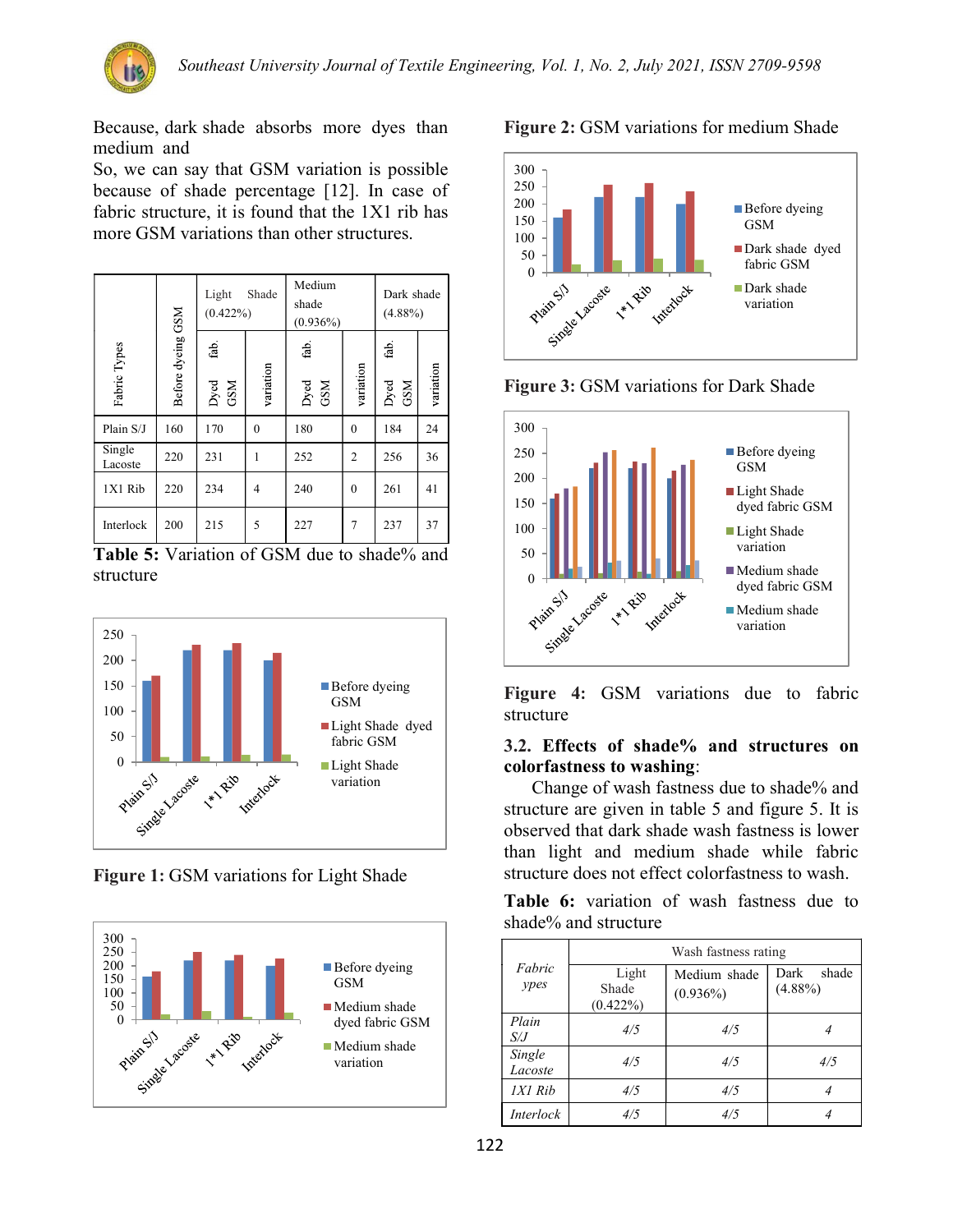



Figure 5: change of wash fastness due to shade% and structure

#### 3.3. Effects of shade% and structures on color fastness to rubbing:

Result of rubbing fastness is placed in table 6 and figure 6. It is noticed that due to fabric structure there is no difference on color fastness to rubbing. But there is a slide change on the rate of colorfastness to rubbing for shade percentage [13]. It is due to dark shade absorb more color than the light and medium shade. So, the affinity of color staining of dark shade is more than medium or light shade.It is clear that rubbing fastness decreaseswith depth of shade increases for both dry and wet condition, but dry rubbing is better than wet rubbing.

Table 7: rubbing fastness rating

| Fabric<br><b>Types</b> | Light-Shade<br>$(0.422\%)$ |             | Medium-<br>$(0.936\%)$ | shade       | Dark-shade<br>$(4.88\%)$ |             |  |
|------------------------|----------------------------|-------------|------------------------|-------------|--------------------------|-------------|--|
|                        | Dry-<br>Rub                | Wet-<br>Rub | Dry-<br>Rub            | Wet-<br>Rub | Dry-<br>Rub              | Wet-<br>Rub |  |
| Plain S/J              | 4/5                        | 4/5         | 4/5                    | 3/4         | 4                        | 3           |  |
| Single<br>Lacoste      | 4/5                        | 4/5         | 4/5                    | 3/4         | 4                        | 3           |  |
| 1X1 Rib                | 4/5                        | 4/5         | 4/5                    | 3/4         | 4                        | 3           |  |
| Interlock              | 4/5                        | 4/5         | 4/5                    | 3/4         | 4                        | 3           |  |



Figure 6: Effects of different wash on colorfastness to rubbing

#### 3.4. Effects of shade% and structures on colorfastness to perspiration:

Colorfastness to perspiration is shown in table 7, table 8, and table 9. It is seen that there is no effect on light shade but there is a slight difference in the medium and dark shade for both acid and alkaline conditions.

|       | Table 8: Colorfastness to Perspiration on Light |  |  |
|-------|-------------------------------------------------|--|--|
| shade |                                                 |  |  |

|                 | Color staining rating |        |                   |        |           |               |         |               |  |  |
|-----------------|-----------------------|--------|-------------------|--------|-----------|---------------|---------|---------------|--|--|
| Multi-<br>fiber | Plain S/J             |        | Single<br>Lacoste |        | Interlock |               | 1X1 Rib |               |  |  |
| Name            | Acid                  | Alkali | Acid              | Alkali | Acid      | <b>Alkali</b> | Acid    | <b>Alkali</b> |  |  |
| Acetate         | 4/5                   | 4/5    | 4/5               | 4/5    | 4/5       | 4/5           | 4/5     | 4/5           |  |  |
| Cotton          | 4/5                   | 4/5    | 4/5               | 4/5    | 4/5       | 4/5           | 4/5     | 4/5           |  |  |
| Polyamide       | 4/5                   | 4/5    | $\overline{4}$    | 4/5    | 4         | 4/5           | 4/5     | 4/5           |  |  |
| Polyester       | 4/5                   | 4/5    | 4/5               | 4/5    | 4/5       | 4/5           | 4/5     | 4/5           |  |  |
| Acrylic         | 4/5                   | 4/5    | 4/5               | 4/5    | 4/5       | 4/5           | 4/5     | 4/5           |  |  |
| Wool            | 4/5                   | 4/5    | 4/5               | 4/5    | 4/5       | 4/5           | 4/5     | 4/5           |  |  |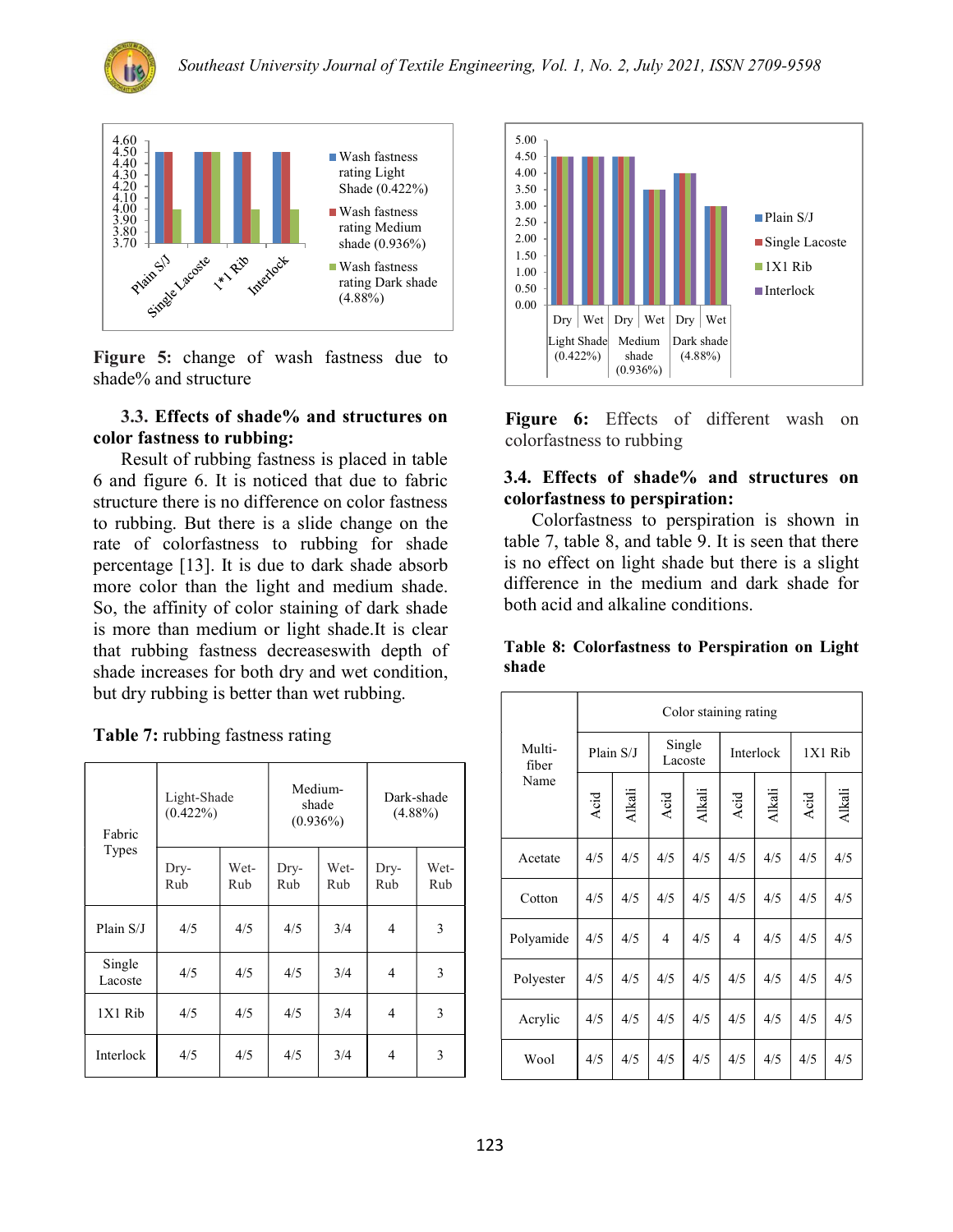┱

 $\Gamma$ 

|                         | Color staining rating |        |                       |        |               |               |            |        |  |
|-------------------------|-----------------------|--------|-----------------------|--------|---------------|---------------|------------|--------|--|
| Multi-<br>fiber<br>Name | Plai<br>n S/J         |        | Sing<br>le<br>Lacoste |        | Inter<br>lock |               | 1X1<br>Rib |        |  |
|                         | Acid                  | Alkali | Acid                  | Alkali | Acid          | <b>Alkali</b> | Acid       | Alkali |  |
| Acetate                 | 4/5                   | 4/5    | 4/5                   | 4/5    | 4/5           | 4/5           | 4/5        | 4/5    |  |
| Cotton                  | 4/5                   | 4/5    | 4/5                   | 4/5    | 4/5           | 4/5           | 4/5        | 4/5    |  |
| Polyamide               | 4/5                   | 4/5    | 4                     | 4/5    | 4             | 4/5           | 4/5        | 4/5    |  |
| Polyester               | 4/5                   | 4/5    | 4/5                   | 4/5    | 4/5           | 4/5           | 4/5        | 4/5    |  |
| Acrylic                 | 4/5                   | 4/5    | 4/5                   | 4/5    | 4/5           | 4/5           | 4/5        | 4/5    |  |
| Wool                    | 4/5                   | 4/5    | 4/5                   | 4/5    | 4/5           | 4/5           | 4/5        | 4/5    |  |

#### Table 9: Colorfastness to Perspiration on the medium shade

#### Table 10: Colorfastness to Perspiration on a dark shade

|                 | Color staining rating |               |               |               |               |        |            |        |  |
|-----------------|-----------------------|---------------|---------------|---------------|---------------|--------|------------|--------|--|
| Multi-<br>fiber |                       | Plai<br>n S/J | S/La<br>coste |               | Inte<br>rlock |        | 1X1<br>Rib |        |  |
| Name            | Acid                  | Alkali        | Acid          | <b>Alkali</b> | Acid          | Alkali | Acid       | Alkali |  |
| Acetate         | 4/5                   | 4/5           | 4/5           | 4/5           | 4/5           | 4/5    | 4/5        | 4/5    |  |
| Cotton          | 4/5                   | 4             | 4/5           | 4             | 4             | 4      | 4          | 4      |  |
| Polyamide       | 4/5                   | 4/5           | 4/5           | 4/5           | 4/5           | 4/5    | 4/5        | 4/5    |  |
| Polyester       | 4/5                   | 4/5           | 4/5           | 4/5           | 4/5           | 4/5    | 4/5        | 4/5    |  |
| Acrylic         | 4/5                   | 4/5           | 4/5           | 4/5           | 4/5           | 4/5    | 4/5        | 4/5    |  |
| Wool            | 4/5                   | 4/5           | 4/5           | 4/5           | 4/5           | 4/5    | 4/5        | 4/5    |  |

# 4. Conclusion:

It was supposed to evaluate the Consequence of material Structure & shade%

on GSM & fastness properties. To do this research work cotton knitted fabric with different structures and three reactive dyes ((Novacron Super Black G, Novacron Yellow S-3R, and Novacron Deep Cherry SD) were selected, and after dyeing a remarkable change in the fastness properties and GSM variation have been found. Although rubbing fastness is lower but wash and perspiration fastness is higher for all the structures and shade%. Further research can also be conducted on this topic

## REFERENCES

[1] N. Emirhanove, and Y. Kavusturan, "Effect of Knit Structure on the Dimensional and Physical Properties of Winter Outwear Knitted Fabrics," Fibres and Textiles in Eastern Europe, 16 (2), pp. 69-74, 2008.

[2] M. Rahman, A. K. M. Asif, M. A. B. Siddiquee, and M. Rokonuzzaman, Effect of Shade Percentage on Various Properties of Cotton Knitted Fabric Dyed with Reactive Dye, International Journal of Research in Engineering and Technology, 3 (2), pp. 339-343, 2014.

[3] Rashed and M, M, Islam, "Effect of Tuck Loop in Bursting Strength of Single Jersey Knitted Fabrics, International Journal of Research in Engineering and Technology, pp. 712-719, 2014.

[4]. Asif. Sakib, Tarikul Islam, Mafzal Ahmed, Md. Rezaul Karim and Md Rasel Hossen, AComparative Study on the Effect of Shade Depth on Various Properties of Cotton Knitted Fabric Dyed with Reactive Dye, International Journal of Clothing Science 2017, 4(1): 12-16.

[5] Kawabata S, "Fabric Performance in Clothing and Clothing Manufacture", Journal of Textile Institute, Vol 80, No 1, pp 19-50, 1989.

[6] V.A.Shenai, Technology of Textile Processing (Vol II): Chemistry of dyes and principles of dyeing, Sevak Publications, 519-523, 2005.

[7] E.R. Trotman, M.B.E. "Dyeing and chemical technology of textile fibers", London, Fourth edition, 1975.